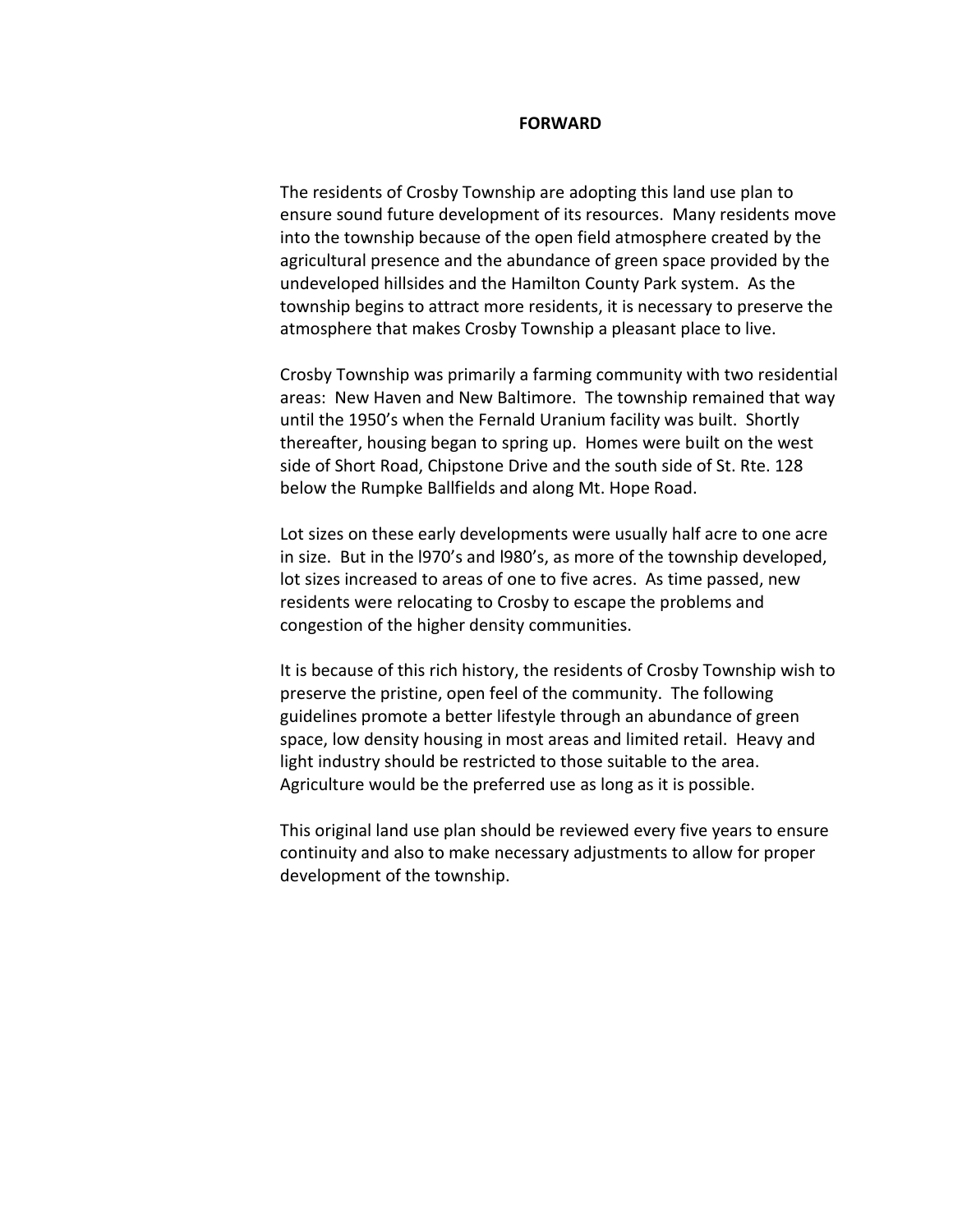## **GOALS**

- Ensure sound utilization of the township's resources.
- Maintain the open field atmosphere that is prevalent in the township because of the current farmland, the undeveloped hillsides, and the green space from the current parks.
- Promote a better lifestyle with low-density housing and limited retail.
- Try to preserve the history of Crosby Township.
- Keep agriculture viable as long as possible.
- Have adequate heavy and light industry that is suitable to the township and provide tax support.
- Protect the aquifer in the flood plain from further contamination from industry or other uses.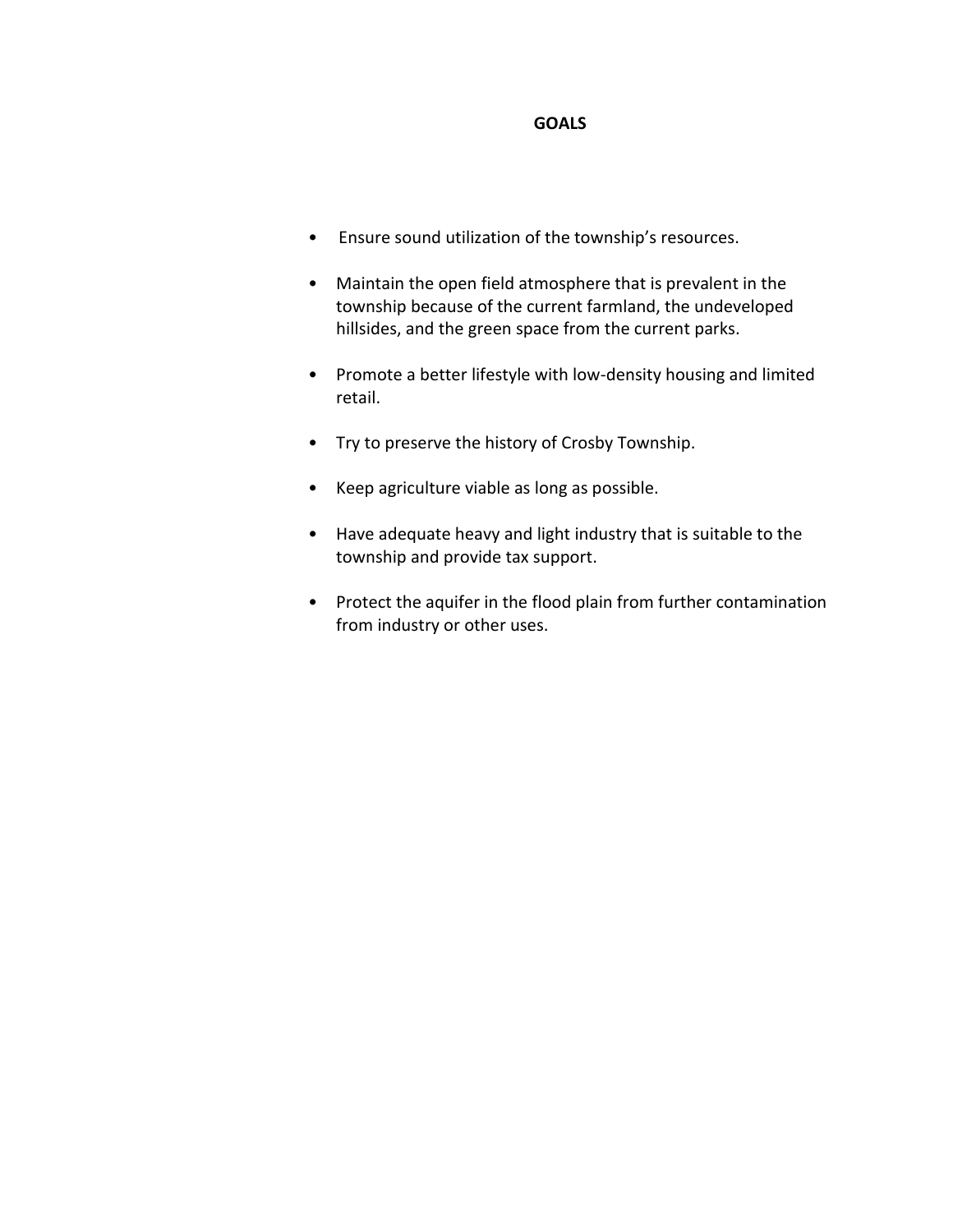### **METHOLOGY**

The process of implementing a land use plan in Crosby Township began with a meeting on January 3, 2002. Township residents were invited to listen to several speakers who outlined their visions for future growth and development in our area.

Speakers included Chief Bruce Downard, Crosby Township Fire Department; Dan Lawler, Assistant Superintendent, Southwest Local School District; Jack Sutton and John Kline from Hamilton County Park District; Dan Schaeffer, representing Cincinnati water Works; Gary Stenger, Department of Energy, Fernald Clean-up; and Bob Campbell from the Metropolitan Sewer District. Residents listened to the various presentations and then asked questions and discussed concerns with the speakers.

Meetings were held approximately every two weeks through the Spring, allowing residents to participate in discussions on the future growth of the township. In the Fall, maps were generated to establish potential development areas throughout the township. After considerable debate and revisions, a map reflecting resident consensus was created.

The maps and preliminary plans were submitted to the Hamilton County Regional Planning Department to obtain their input. Their suggestions and comments led to a rough draft, which was presented to residents for review and discussion.

The final draft was generated to refine the plan and obtain further assessment. This document was submitted to residents for approval before forwarding to Regional Planning.

The following is a list of Crosby Township residents and property owners who have worked to compile the Comprehensive Land Use Plan:

| Dennis Heyob             | Pam Macke            | Sam Duncan         |
|--------------------------|----------------------|--------------------|
| Chris Dole               | <b>Gary Roberts</b>  | Dave Sellet        |
| Sandy Gay                | <b>Cliff Guard</b>   | Lori Geraci        |
| Jane Harper              | Edwa Yocum           | Carol Schroer      |
| Warren Strunk            | <b>Bill Knollman</b> | <b>Gary Storer</b> |
| Tom & Gertrude Schneider | <b>Ken Morris</b>    | Marsha Pfirrman    |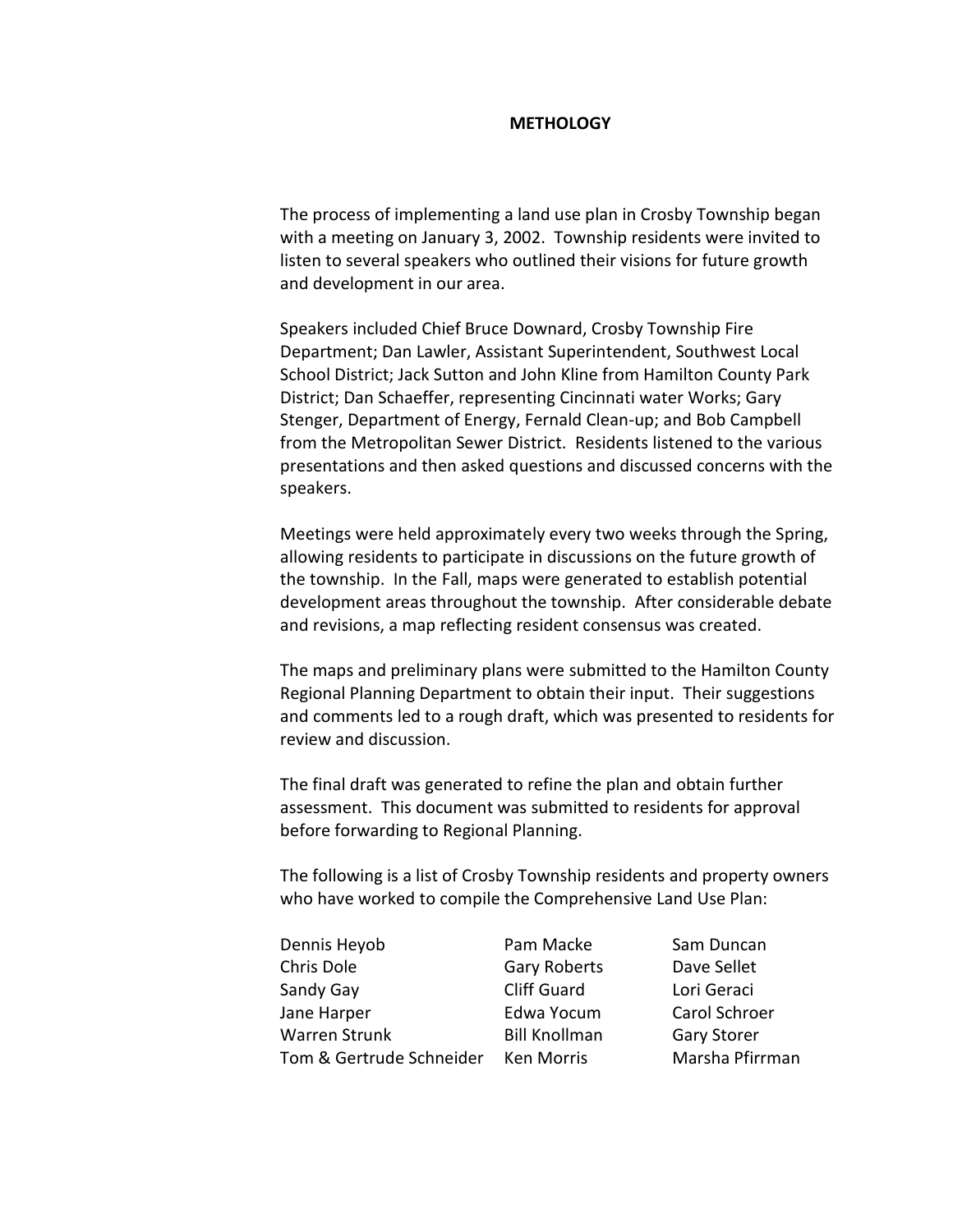# **METHODOLOGY 5 YEAR REVIEW (2015)**

The original land use plan is to be reviewed every five years to ensure continuity and to make any necessary adjustments to allow for the proper development of Crosby Township.

The first review began on August 19, 2008 and continued with meetings on September 9<sup>th</sup>,  $16^{th}$ , 23<sup>rd</sup>, October 29<sup>th</sup>, November 20<sup>th,</sup> 2008, and February  $5<sup>th</sup>$ , 2009.

The following is a list of the Crosby Township residents and property owners who worked on the review:

| Dennis Heyob | Chris Dole         | <b>Gary Roberts</b>     |
|--------------|--------------------|-------------------------|
| Dave Sellet  | <b>Ken Morris</b>  | <b>Bill Knollman</b>    |
| Ed Losekamp  | Jennifer Snyder    | <b>Eric Espel</b>       |
| Jim Miller   | Lydia Miller       | Nancy Whitney           |
| Dave Davis   | <b>Kathy Davis</b> | <b>Bonnie Cipollone</b> |
| Ray Hoskins  | Rita Frieze        |                         |

Review of the 2009 Land Use Plan began February 26, 2015 and continued with meetings on April 9, May 28, July 14, August 13, September 24, October 29, 2015 and January 20, 2016.

Any changes under consideration were submitted to Hamilton County Regional Planning Commission November 4, 2015, for comments. Suggestions and comments led to the draft of the 2015 Land Use Plan which was motioned for acceptance January 20, 2016, by Crosby Township Zoning Commission and forwarded to the Township Trustees for approval on February 8, 2016.

The following is a list of the Crosby Township Planning Residents and property owners who worked on the review:

| Gordon Wong       |  |
|-------------------|--|
| Ed Losekamp       |  |
| <b>Rick Espel</b> |  |
| <b>Dick Nocks</b> |  |
| Allen Fliehman    |  |

Alan Trenz Tony Torres Kathy Knocks Beth Harnist **Bruce Cook** 

Gwen Lawhorn Jennifer Snyder Dave Sellet Marjorie Meyers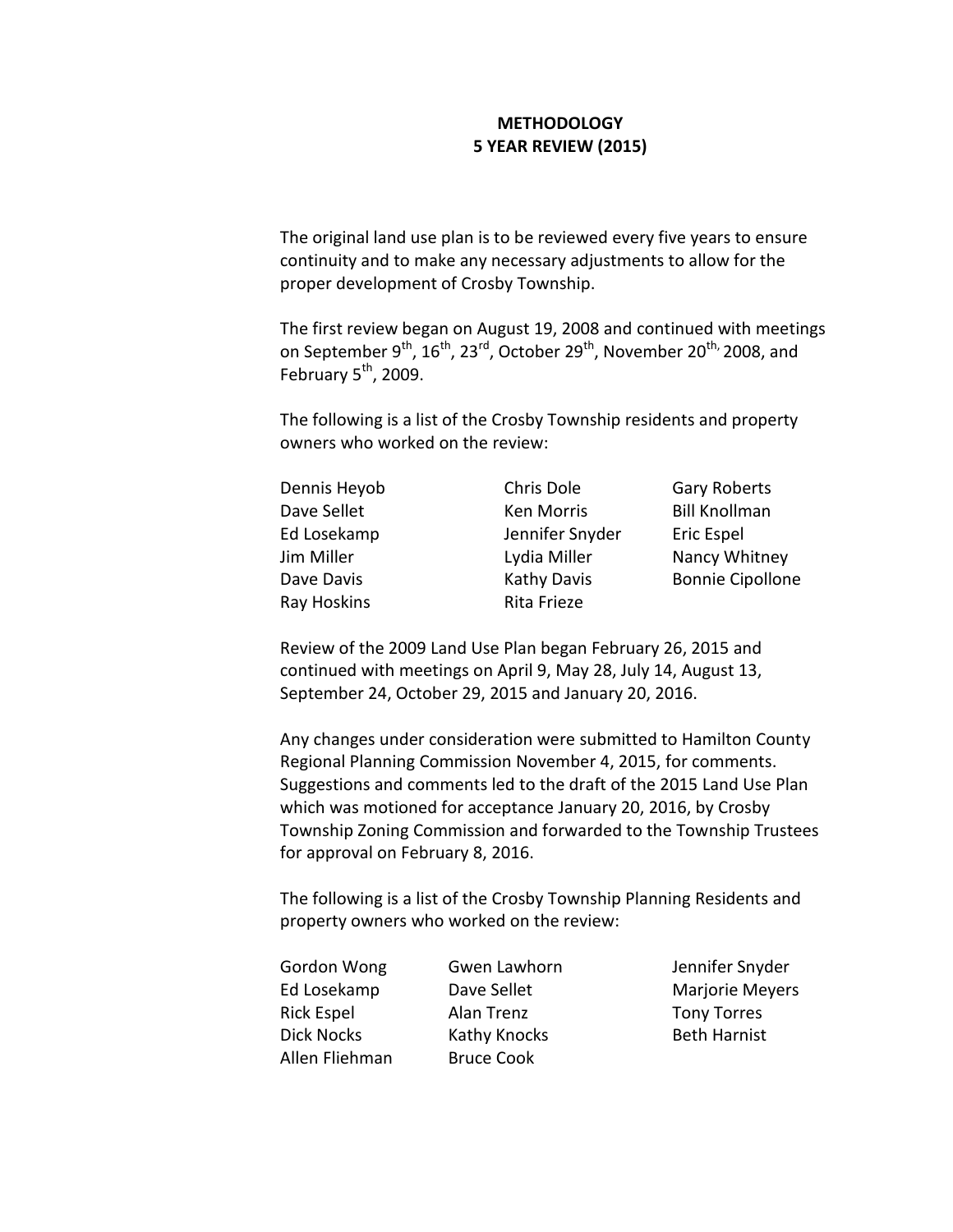# **LAND USES**

This Land Use Plan will be divided into the sections displayed in the accompany map. They are as follows:

| TAN                          | Medium density residential    |
|------------------------------|-------------------------------|
| <b>GOLD</b>                  | High density residential      |
| YELLOW                       | Low density residential       |
| <b>LIGHT YELLOW</b>          | Five acre residential         |
| <b>PINK</b>                  | Neighborhood retail           |
| RED                          | Light industry                |
| <b>LAVENDER</b>              | Heavy industry                |
| <b>BLUE/LAVENDER STRIPES</b> | Industry in flood plain       |
| <b>BLUE</b>                  | Flood plain                   |
| GREEN                        | Park or permanent green space |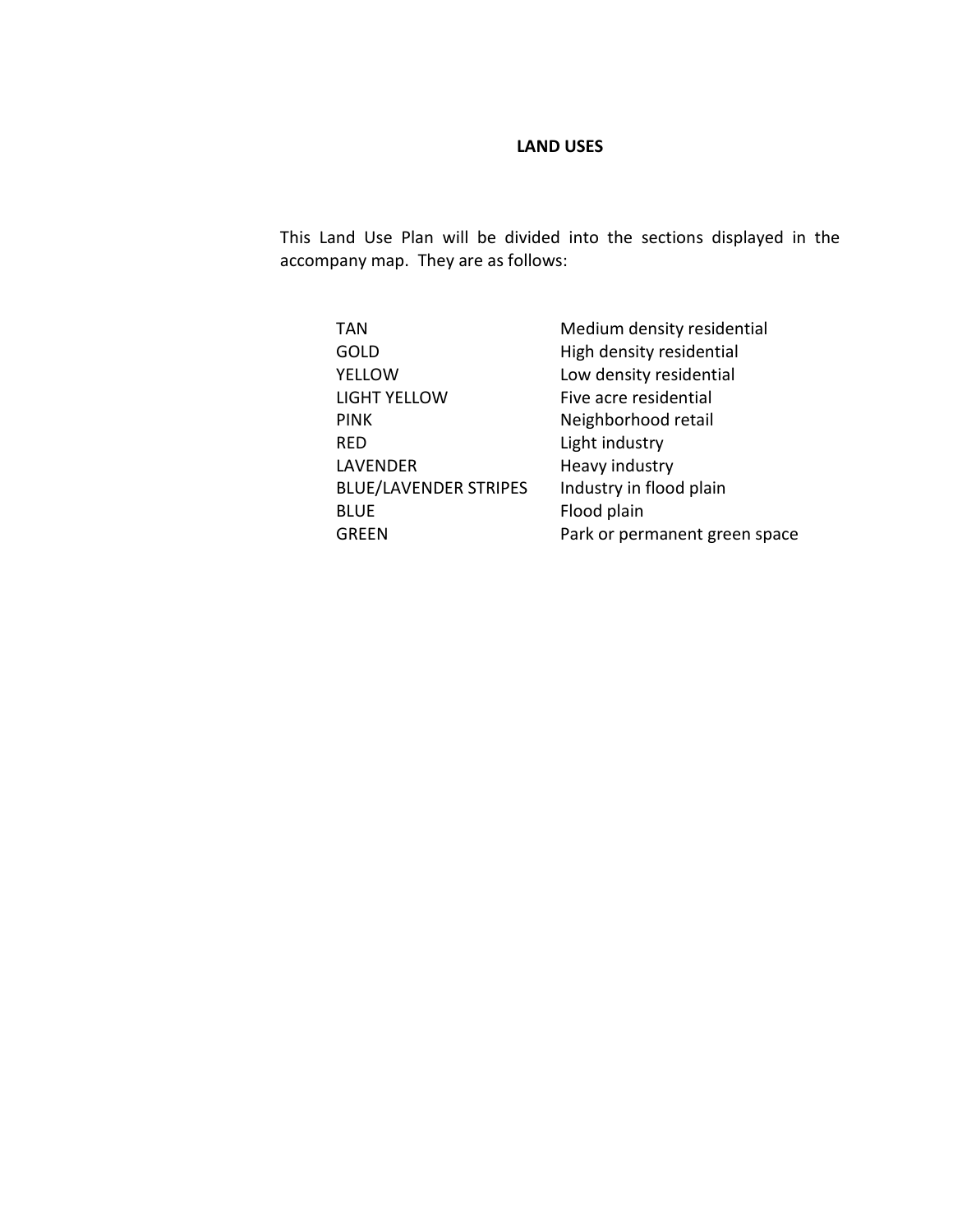## **DEFINITIONS OF LAND USE SECTIONS**

## **Section: Tan – Medium Density Residential**

This single-family residential area is on one half-acre lot. Cluster housing will be considered when trying to protect the natural environment.

## **Section: Gold – High Density Residential**

Multi-family residential (condominiums) as previously approved in the Planned Development area.

## **Section: Yellow – Low Density Residential**

This single-family residential area is on one acre plus lots. Uses generally associated with a rural environment, seeking to preserve natural conditions as, but not limited to, woodlands, hill terrain, and other geological conditions that are not conducive to more intensive uses.

## **Section: Light Yellow – Five Acre Residential**

Low density detached housing and related compatible uses generally associated with rural environment set up a minimum of five-acre lots. A very low density housing that seeks to preserve natural conditions such as woodlands, steep slopes and wetlands. The density is consistent with the adjoining properties in the area.

### **Section: Pink – Neighborhood Retail**

Low intensity neighborhood oriented retail and service uses that achieve compatibility and service appropriate to the adjacent residential neighborhood. Typically these area structures with a scale, intensity, and specifications compatible with the character of the surrounding residential developments.

## **Section: Red – Light Industry**

Smaller scale industrial uses, such as, limited manufacturing, warehouses, storage and offices. In general uses that would not be offensive by reason of emission of odor, dust, smoke, gas or noise. Typically office warehouse uses with convenient access to major roads.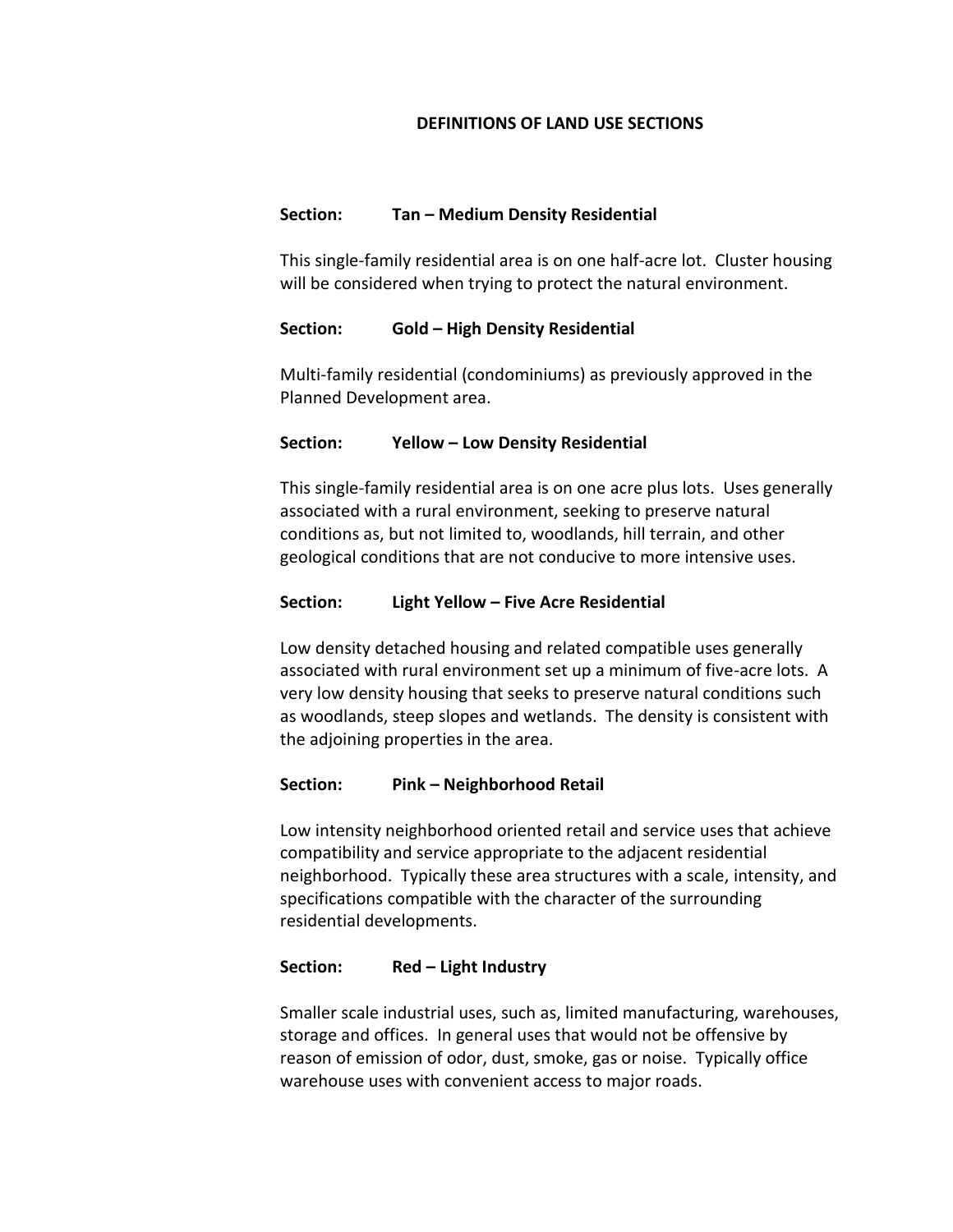### **Section: Lavender – Heavy Industry**

Larger scale industrial uses, such as intensive manufacturing, warehouses, and storage. In general uses that would not be offensive by reason of emission of odor, dust, smoke or noise unless the Board of Zoning Appeals shall have authorized such use. The industrial or manufacturing uses would utilize convenient access to primary highways, rail and utilities.

# **Section: Blue/Lavender Stripes – Industry in Flood Plain**

Light and heavy industrial uses such as manufacturing, warehouses, storage and offices. The business structures would be elevated to meet the requirements of the 100-year flood plain and not pollute the underground aquifer. The uses would not be offensive by reason of emission of odor, gas, or noise and must be approved by the Board of Zoning Appeals.

## **Plain Section: Blue – Flood Plain**

The flood plain is the area influences by the Great Miami River and its tributary, Paddy's Run Creek, which flow through Crosby Township.

# **Section: Green – Park or Permanent Green Space**

Any land owned by the public and open for use by the general public for passive or active recreational purposes, a refuge for wildlife, or designated undeveloped areas.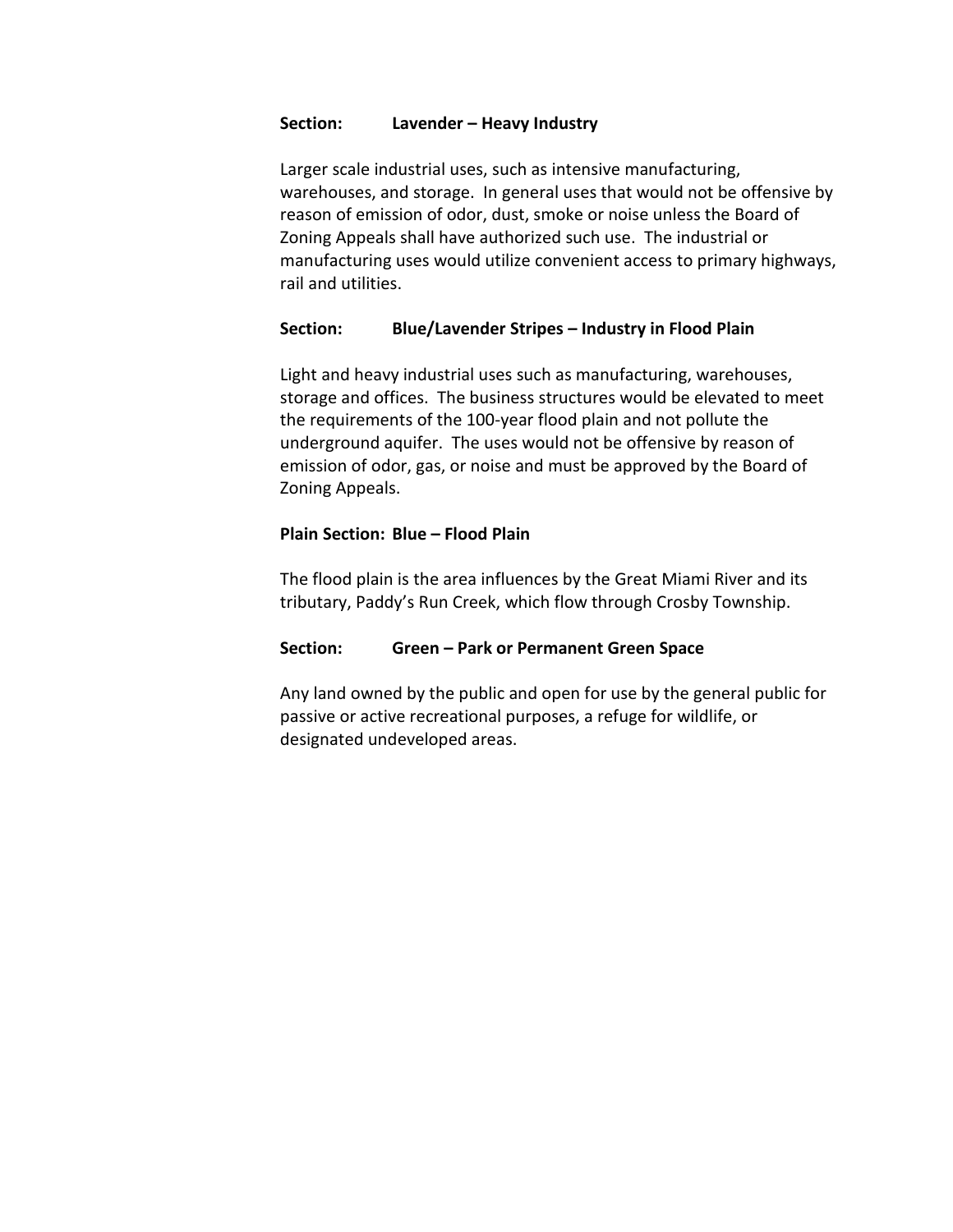#### **SECTION: TAN – MEDIUM DENSITY RESIDENTIAL**

Since the annexation by the City of Harrison, the only area remaining on the west side of the township that is Medium Density Residential is located on both sides of Short Road. The area is mostly development with single-family homes of lot of over a half acre.

The area around New Haven is already development on varying lot sizes that will probably not change. The soil profile here is structured with permeable soil that allows for sewage systems on smaller lots of half an acre. The area north of town that is not developed should be used for similar housing; half acre to one acre building lots. This area would also lend itself to a retirement village if Board of Health requirements could be met.

The area around New Baltimore that is medium density would be suitable for development half-acre lost for housing. This area is further enhanced by the sewer treatment plant built for Fort Scott Development which will accommodate additional properties adjacent to the development. If this not an option, the soil profile might still lend itself to half-acre lot development because of its permeable qualities. Hillsides that are of steep terrain should be left forested or in their natural state. A cluster housing development should be considered in trying to protect the hillsides; the denser housing allows for more green space and protection against erosion. These types of development hinge on the availability of the sewage system. Some of this area is currently developed in varying lot sizes and will probably not change.

As the area is developed, limited curb cuts should be encouraged so as to keep the rural sight line uncluttered by mailboxes and driveway entrances. Trees should be preserved or planted to give the perception of a drive in the country, not through a housing development.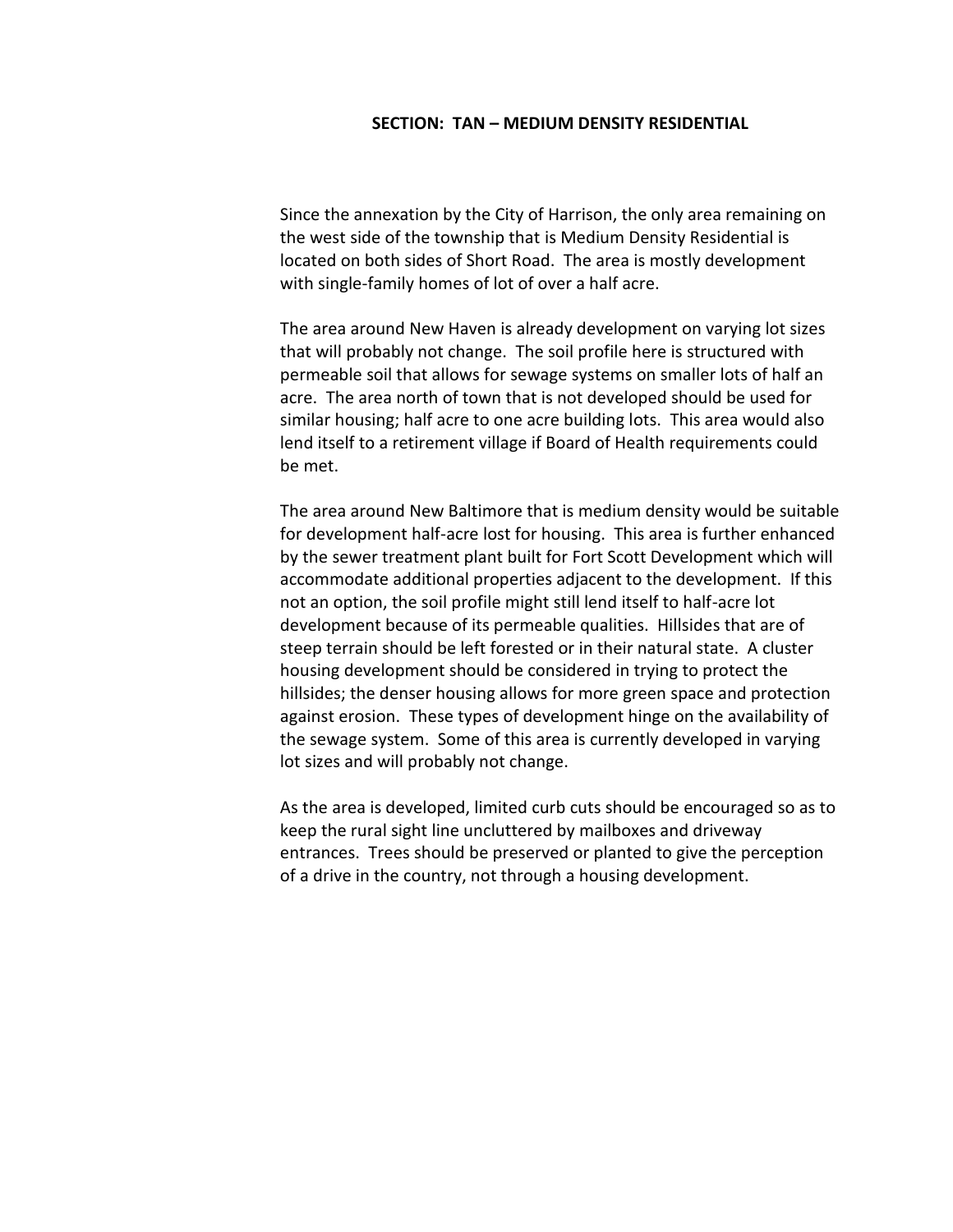### **SECTION: GOLD – HIGH DENSITY RESIDENTIAL**

This is the only area in Crosby Township to have multi-family dwellings, and is part of the Fort Scott Development. The area is serviced by the sewage treatment facility installed for this development. In the planning of this high density area, over 100 acres were set aside for green space to help preserve the hillsides, and to provide space for water retention basins. As of this time there is no intention to have other areas in the township with multi-family homes. Also it was determined that the township would not entertain condominiums and not apartments in this area. This residential area is a planned unit development, which should enhance the community and the township.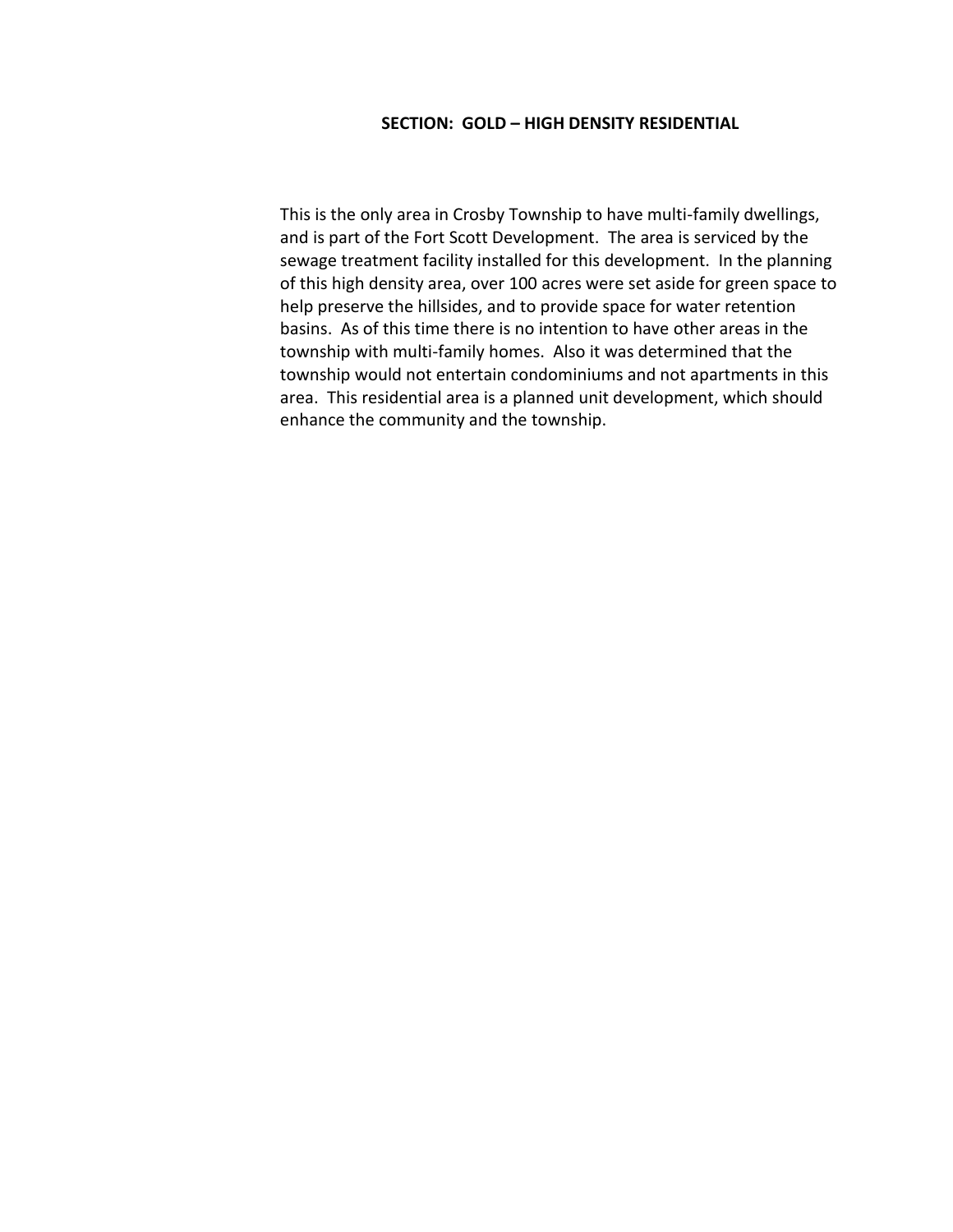#### **SECTION: YELLOW – LOW DENSITY HOUSING**

The yellow area on the map entails a lot of undeveloped farm land that is situated on poorly drained soil. This area will probably not see any sewer service for a long time. With the absence of a sewer system low density housing on lots of one acre or larger is preferred. Limited curb cuts are desired to maintain the country atmosphere. Trees should be preserved or planted to add to the pastoral feel of this area. Individuals traveling these county roads would see trees rather than houses, driveways and mailboxes. Some of the area in the western part of the township is already developed in larger building lots, ranging from one to five acres in size. The land north of New Baltimore that is low density is on hilly terrain. This area may be best suited to a cluster style housing arrangement on the level area, leaving the steeper slope in forest for erosion control and green space. With the Fort Scott Development sewage plant in New Baltimore, this would be preferred.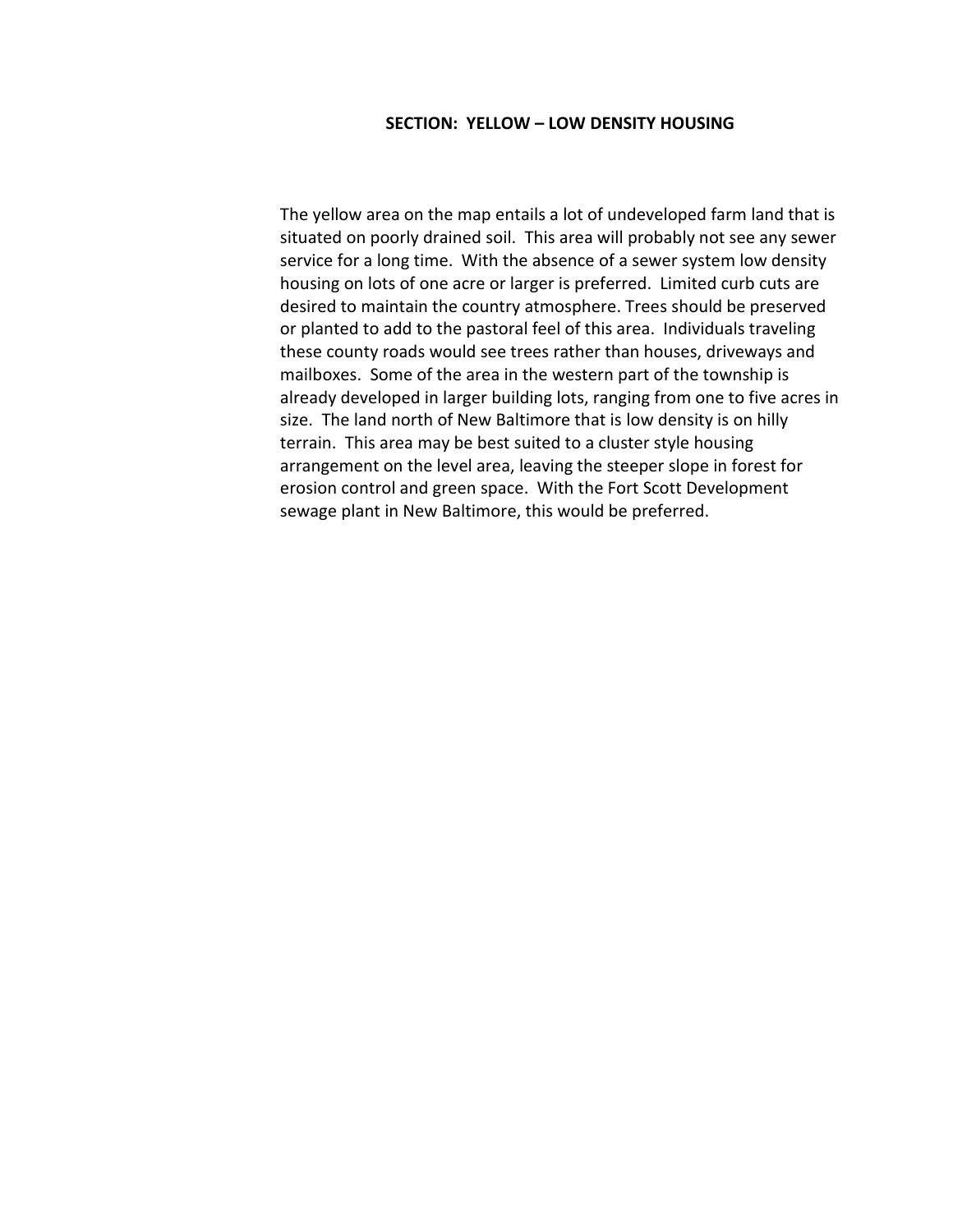### **SECTION: LIGHT YELLOW – FIVE-ACRE RESIDENTIAL**

This section encompasses an area that is mainly hills. In order to maintain the trees and keep soil erosion in check, residential building lots of at least five acres are preferred. A large portion of this area is already developed into five-acre parcels with deed restrictions to protect the existing environment. Panhandle lots are to be discouraged and curb cuts should be limited. As many trees as possible should be left undisturbed to enhance the beauty of the area.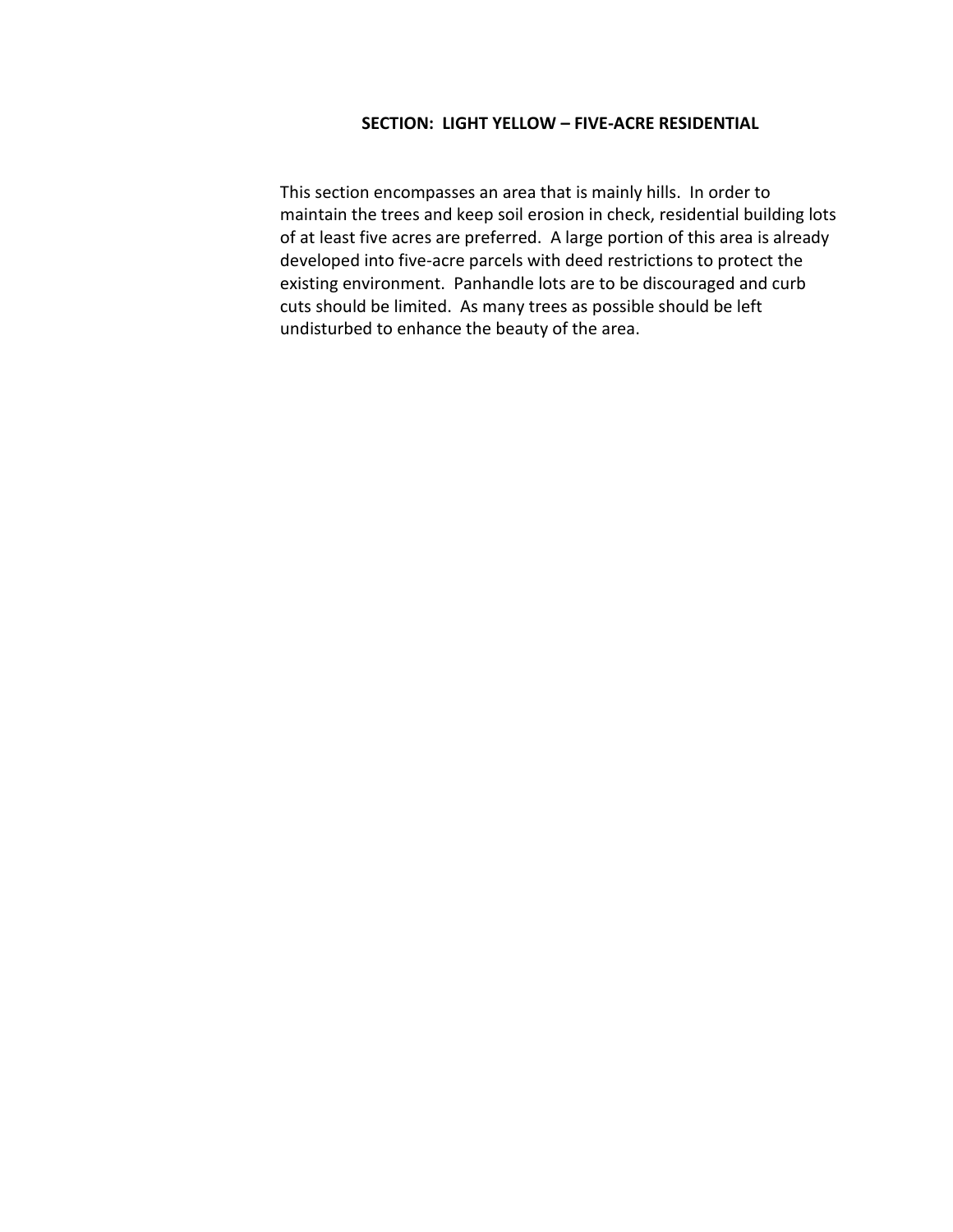#### **SECTION: PINK – NEIGHBORHOOD RETAIL**

The retail area of Crosby Township is located in two places: the town of New Haven and the town of New Baltimore. In both places, the businesses would be mixed in with existing residences. Projections indicate that the type of retail needed to service the residents would be in the form of small retain shops and perhaps small strip malls. It is not the intent of the township to encourage large retain businesses due to the close proximity of local shopping districts. Both Harrison and Colerain Township provide multiple retail facilities covering a wide variety of needs. Maintaining the historic character of the towns of New Haven and New Baltimore is desired. Parking should not be allowed along New Haven Road, but rather have parking available in the rear of at the side of the business. A green buffer strip between the road and the sidewalk should be landscaped with grass, flowers, bushes and trees that would not interfere with the line of sight from traffic. One corner of the business area may be devoted to sitting benches, fountains, and flowerbeds to encourage patrons to relax and spend some time enjoying the town. All businesses shall have gabled or hip roof structures to enhance the building style in the area. It would also be desirable to have a 10 foot buffer between all residential areas on the back side of the retail district.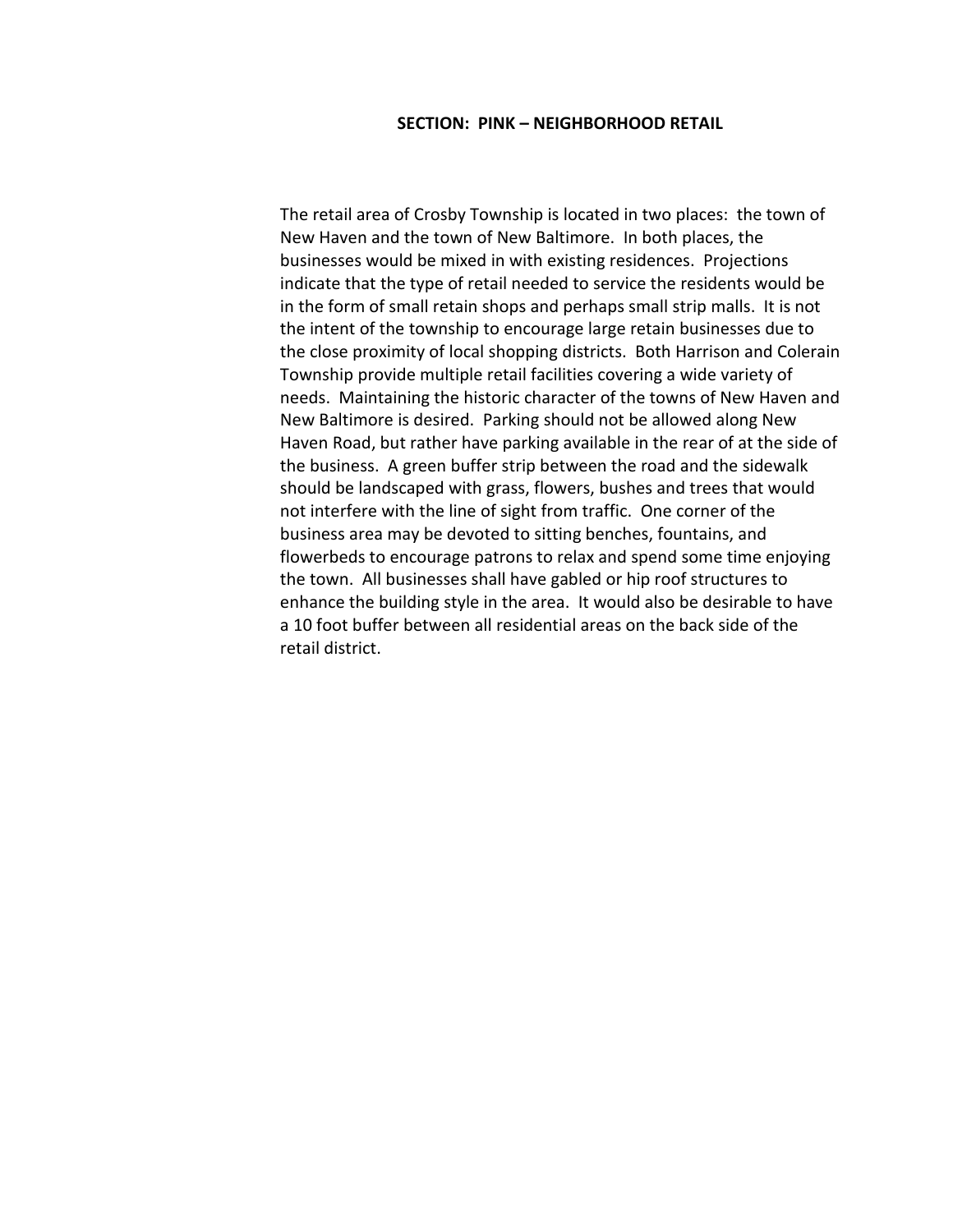#### **SECTION: RED – LIGHT INDUSTRY**

These areas of light industry are dispersed along St. Rte. 128 and New Haven Road, giving the businesses in this classification access to major thoroughfares. Where there is currently open space in this classification, the land should be developed as a planned unit with limited curb cuts and landscaping to compliment the surrounding wooded hillsides. An effort should be made to have sufficient landscaping to obscure the view of any structures from the road, maintaining the country atmosphere. This area should not be used to locate offensive businesses that are not allowed in other districts of the zoning code because of excessive noise, pollution, traffic and other annoyances that would diminish the quality of life in Crosby Township.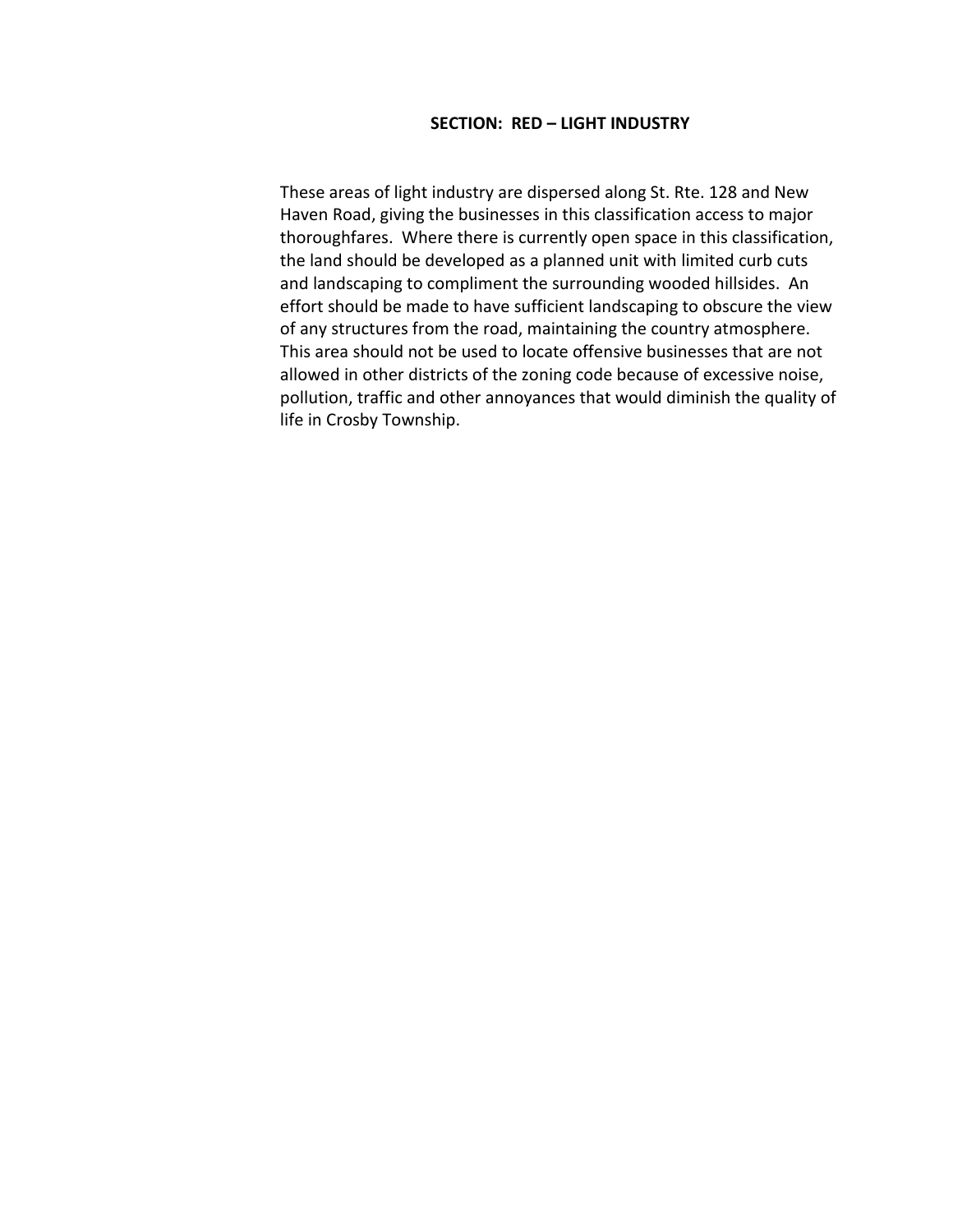#### **SECTION: LAVENDER – HEAVY INDUSTRY**

The heavy industry area is located along St. Rte. 128, Willey Road, and Paddy's Run Road and the Chessie Railroad spur. Greater Cincinnati water service, a natural gas pipeline, and abundant electrical service, all rail connection make this area ideal for heavy industry. As development takes place, landscaping with trees and shrubs would be desirable to enhance the appearance and promote a healthy environment. Curb cuts should be held to a minimum and traffic lights should be considered to facilitate traffic flow. Industry that is desirable to the township would be a use that is not offensive to the surrounding neighbors. This area should also not be used to locate offensive businesses that are not allowed in other districts of the zoning code because of excessive noise, pollution, traffic, and other annoyances that would diminish the quality of life in Crosby Township.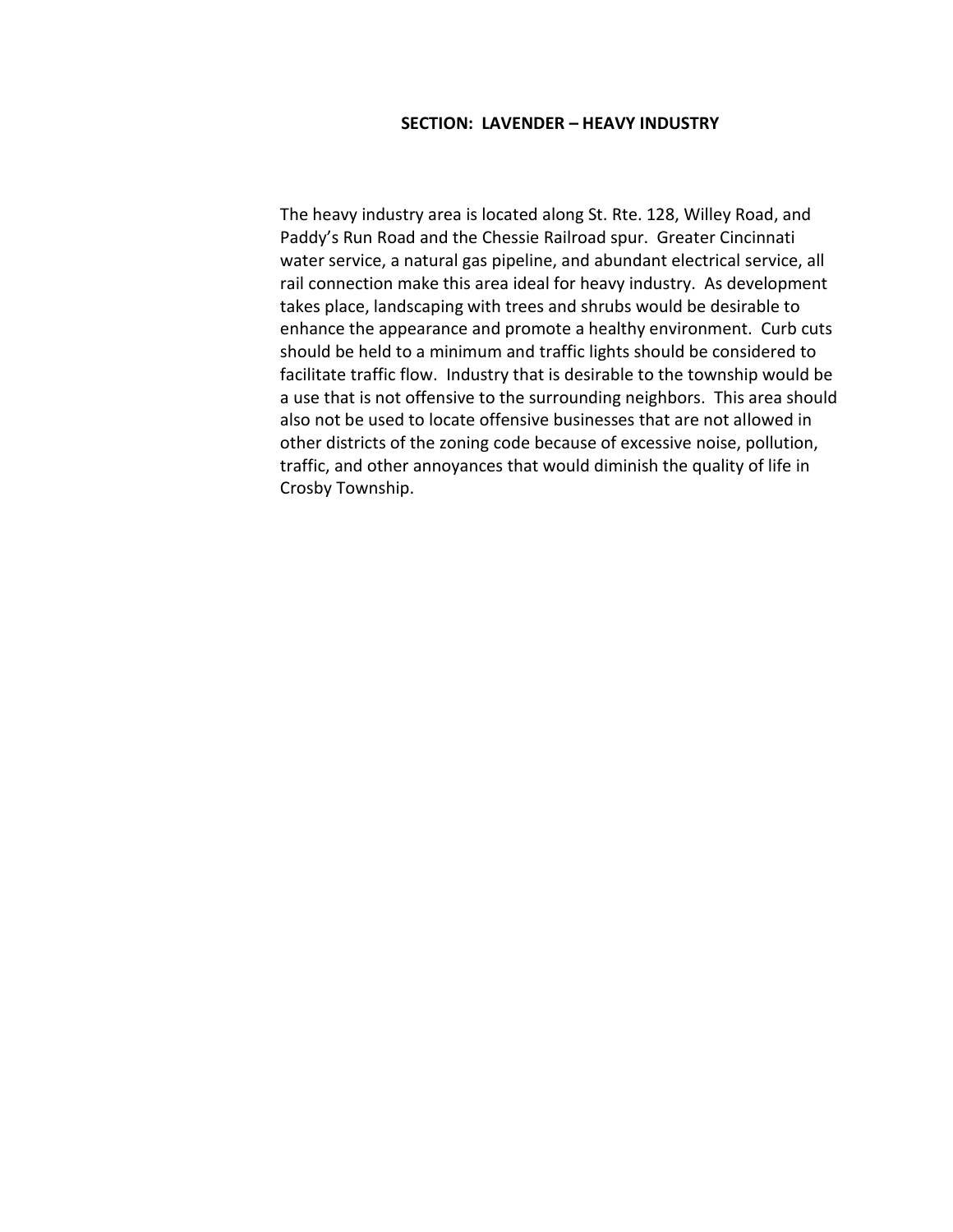### **SECTION: BLUE/LAVENDER STRIPES – INDUSTRY IN FLOOD PLAIN**

There are several businesses currently located in the flood plain bordered by Paddy's Run Stream on the west, New Haven Road on the south, and an elevation rise on the north. The Chessie Railroad spur, municipal water and natural gas also service this area. This site would be suitable to clean industries that would not pollute the aquifer that is underneath the area. Business structures would be elevated to meet the requirements for the 100-year flood plain regulations. It should be noted that any elevation that requires more than four feet of fill would probably be cost prohibitive.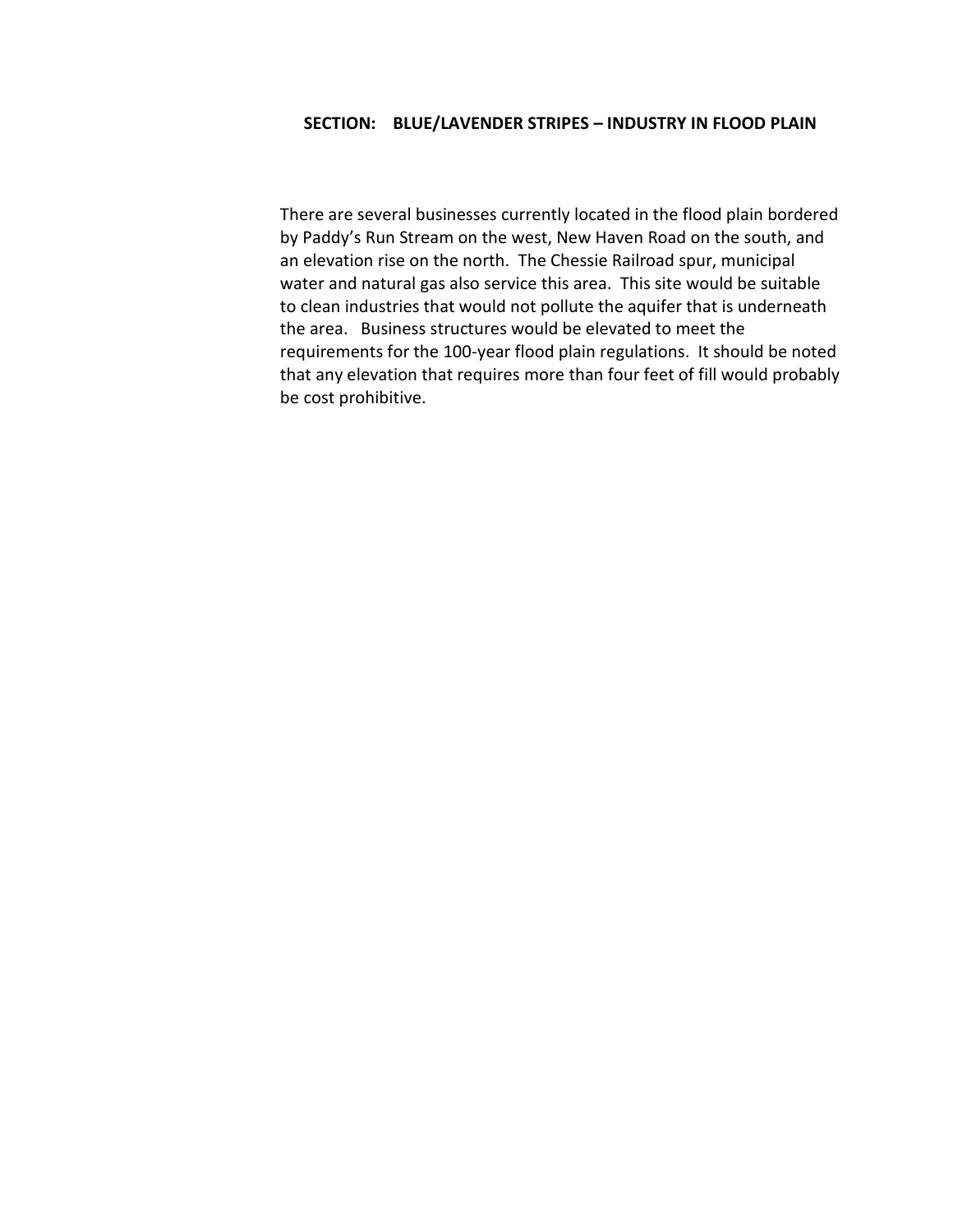#### **SECTION: BLUE – FLOOD PLAIN**

Crosby Township has land located within the designated FEMA Flood Plain, as shown on the FEMA map. These FEMA areas are not shown on Crosby Township Land Use Map nor fully described per Section: Blue – Flood Plain. Hamilton County will require additional information when applying for a building permit that will probably require stipulations for development in these areas.

The flood plain in Crosby Township is basically over the site of the Great Miami Aquifer. This area is prone to flooding by the Great Miami River and its tributaries. Most of the area under the flood plain is a deposit of sand and gravel and should be protected from surface contamination. There are several gravel companies in the area, but mining gravel is not the preferred use of the flood plain. Agriculture has been the main industry on the flood plain and is still the preferred one.

After the gravel pits are shut down from operation, all sites should be cleaned, graded and seeded to make the site appealing to the township. These areas may be conducive to recreational venues. Any use for recreational purposes should not have any nuisances that would affect the township.

There are several recreational facilities located in the designated flood plain, including Stricker's Grove and the softball complex. Recreational establishments are a permitted use and add to the diversity of businesses in the township as long as noise, traffic flow and other issues that impact the township area addressed.